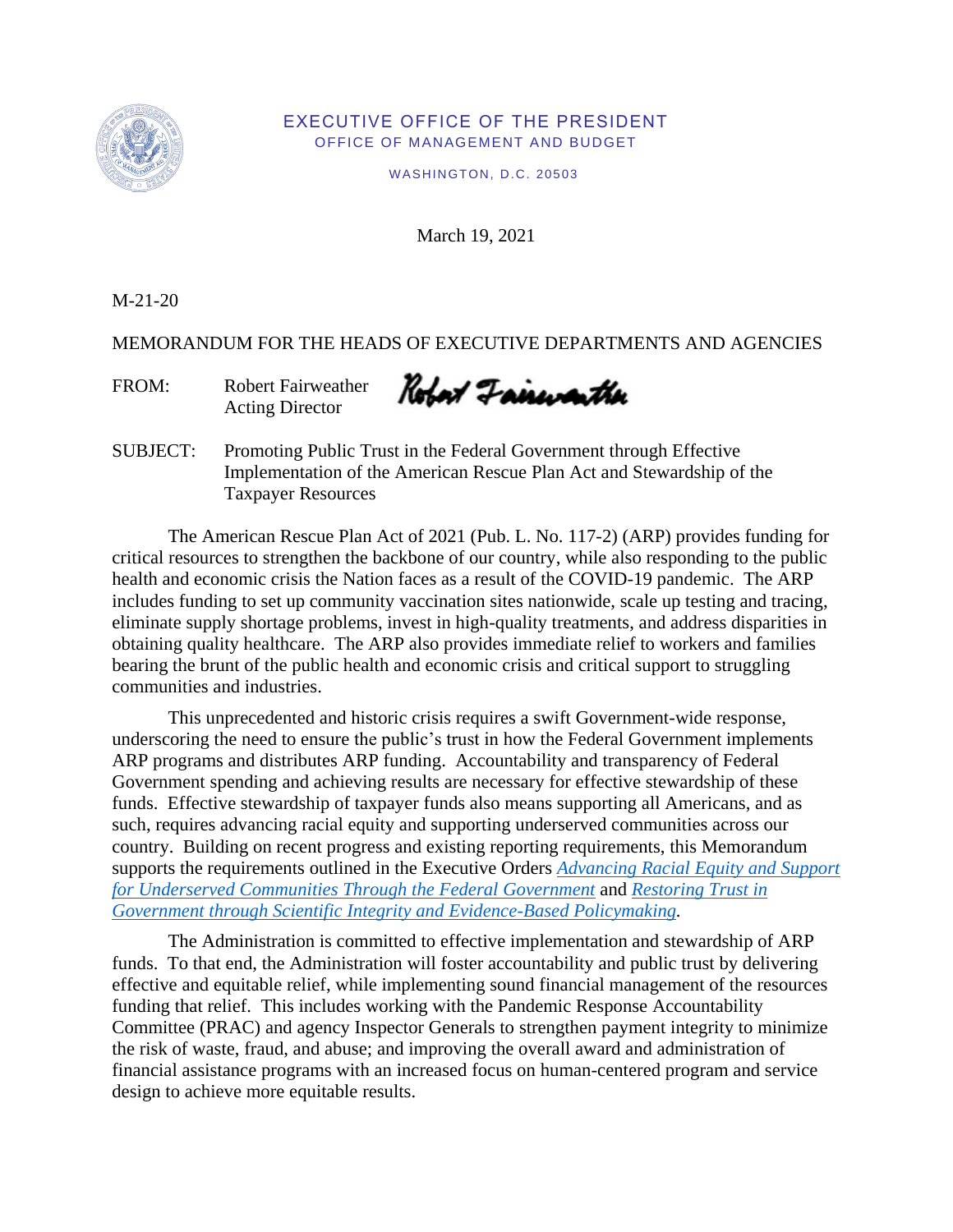The Administration will also work with executive departments and agencies (agencies) to identify ARP programs that—given the nature of the program's goals and design and the program's potential impacts on equitable outcomes—require additional attention (beyond the overarching financial tracking and reporting requirements herein) to program design, tracking, and reporting to support agency, Administration, and public understanding of measures such as trust, equity, and experience that are critical to ensuring the achievement of intended program outcomes and positive impact for the American public.

# Improving Program and Service Design to Achieve More Equity-Oriented Results for Federal Financial Assistance

To provide the highest integrity in the management of financial assistance, agencies must apply the requirements of title 2 of the Code of Federal Regulations, Grants and Agreements (2 CFR) to Federal financial assistance funded through the ARP to the maximum extent authorized by law. This includes the existing requirement in 2 CFR part 25 for financial assistance recipients to register at SAM.gov. Similarly, as permitted by 2 CFR § 200.101(2), agencies should apply the provisions of 2 CFR part 200 to grants and cooperative agreements to for-profit entities, with limited exceptions.

For any new programs authorized and appropriated by the ARP, agencies must submit their proposed implementation plan of 2 CFR to OMB for approval, by emailing such plans to [ARP.implementation@omb.eop.gov,](mailto:ARP.implementation@omb.eop.gov) prior to submitting an Assistance Listing for review. Those plans should identify whether there are any required exceptions to the application of the requirements of 2 CFR, given the unique nature and goals of a given program or because the application of requirements in 2 CFR would pose insurmountable challenges to program implementation. In the event that OMB disapproves an agency's implementation plan, that agency may submit an appeal request to OMB and the White House ARP implementation team, by emailing their appeal request to **ARP**.implementation@omb.eop.gov. Such appeals requests must be made and reviewed prior to program administration and award issuance or, if the need arises midstream in program implementation, prior to implementation of a new program phase or issuance of a new tranche of awards. Agencies are discouraged from submitting such appeal requests until and unless all flexibilities described herein have been considered by the agency.

equity-oriented approach to achieving results. Agencies should also apply, where appropriate, the flexibilities for recipients in 2 CFR, including those identified in *Appendix 2: Achieving More Equity-Oriented Results for Financial Assistance,* which highlights sections in 2 CFR part 200 that are of particular importance for an

particular, Agency Equity Teams should engage in equity assessments for ARP programs. Agencies should also include ARP programs in their ongoing processes for agency equity and service assessments and agency action plans called for in Executive Order 13985. In Agencies should refer any questions about this part of the ARP program design, implementation, and assessment process to [equity@omb.eop.gov.](mailto:equity@omb.eop.gov)

Consistent with Executive Order 14008, "Tackling the Climate Crisis at Home and Abroad," agencies should also consider, where appropriate, how the implementation of ARP funding could increase the benefits that flow to disadvantaged communities and invest in opportunities that help revitalize energy communities.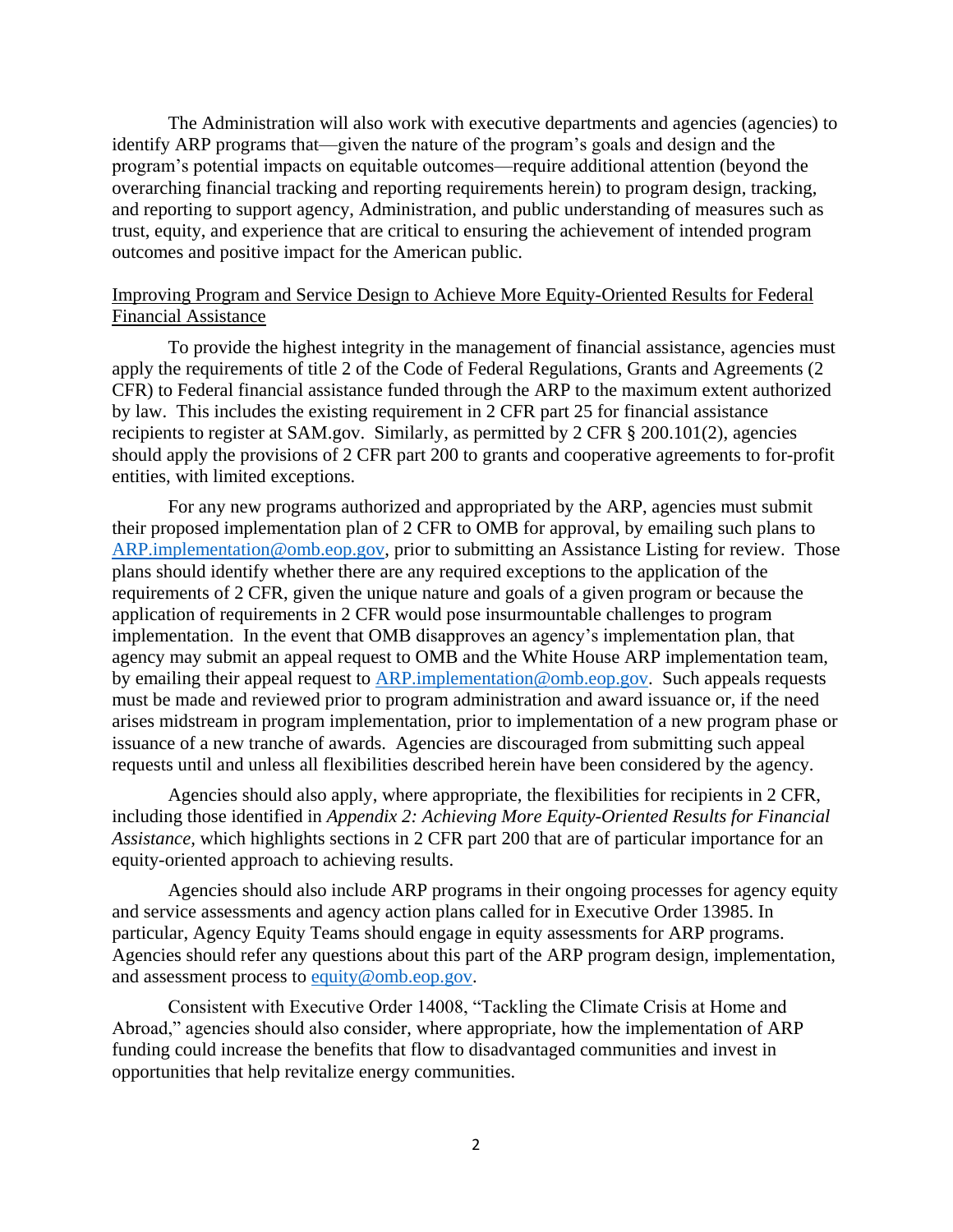Furthermore, agencies should apply, where appropriate, the flexibilities provided in *Appendix 3: Disaster Relief Flexibilities to Reduce Burden for Financial Assistance*, as well as other flexibilities as permitted by law. Agencies should innovate using the flexibilities described above, consistent with statutory authority and by identifying synergies across programs and agencies that alleviate burden for recipients.

 the time of award. Within 30 days of issuance of this guidance, agencies shall provide a plan to validate and improve award descriptions. Thereafter, every quarter close, agencies shall submit a For all Federal financial assistance, agencies are required to establish detailed and accurate award descriptions at the time of award. Award descriptions are critical to ensuring accountability and transparency, as they are a primary means to inform the public of the purpose of the Federal funding that is distinct from the programmatic level information in the Assistance Listings.<sup>1</sup> Agencies shall establish processes to validate that award descriptions provide specificity about the award purpose, activities to be performed, deliverables and expected outcomes, and intended beneficiary(ies) as well as subrecipient activities if known or specified at status update including a summary of the quality of award descriptions. Plans and updates must be submitted by emailing [ARP.implementation@omb.eop.gov.](mailto:ARP.implementation@omb.eop.gov)

Consistent with the provisions of the Foundations for Evidence-Based Policymaking Act of 2018, agencies should use Federal data to assess the effectiveness and equitable delivery of such programs and suggest improvements.

To reduce recipient reporting burden and consistent with OMB Memorandum [M-19-16](https://www.whitehouse.gov/wp-content/uploads/2019/04/M-19-16.pdf)  *Centralized Mission Support Capabilities for the Federal Government (Apr. 26, 2019), agencies* are required to consult with the relevant Quality Service Management Organization (QSMO), prior to developing new or modernized technology, or considering an existing provider, to support execution of ARP.

 American people. Agencies should consider ways to collect such performance information that progress. As such in accordance with 2 CFR §§ 200.301 and 200.329, agencies must measure the Federal awarding agencies must collect recipient performance reports in a manner that enables the Federal Government to articulate the outcomes of Federal financial assistance to the minimizes burden to Federal financial assistance recipients, while still collecting the needed information, including the use of independent sources of data that may be used to measure recipient's performance to show achievement of program goals and objectives, share lessons learned, improve program outcomes, and foster adoption of promising practices.

 alignment with the overarching agency strategic goals and objectives. Performance planning, management, and agency reporting for ARP funding should be incorporated into agencies' existing organizational performance management routines. Public reporting should also be integrated with required performance planning and reporting to ensure

 $\overline{\phantom{a}}$ 

<sup>1</sup>OMB Memoranda M-18-16, *Appendix A to OMB Circular No. A-123, Management of Reporting and Data Integrity Risk* (June 6, 2018); M-18- 24, *Strategies to Reduce Grant Recipient Reporting Burden* (Sept. 5, 2018); and M-20-21, *Implementation Guidance For Supplemental Funding Provided in Response to the Coronavirus Disease 2019 (COVID-19)* (Apr. 10, 2020); and M-21-03, *Improvements in Federal Spending Transparency for Financial Assistance* (Nov. 12, 2020).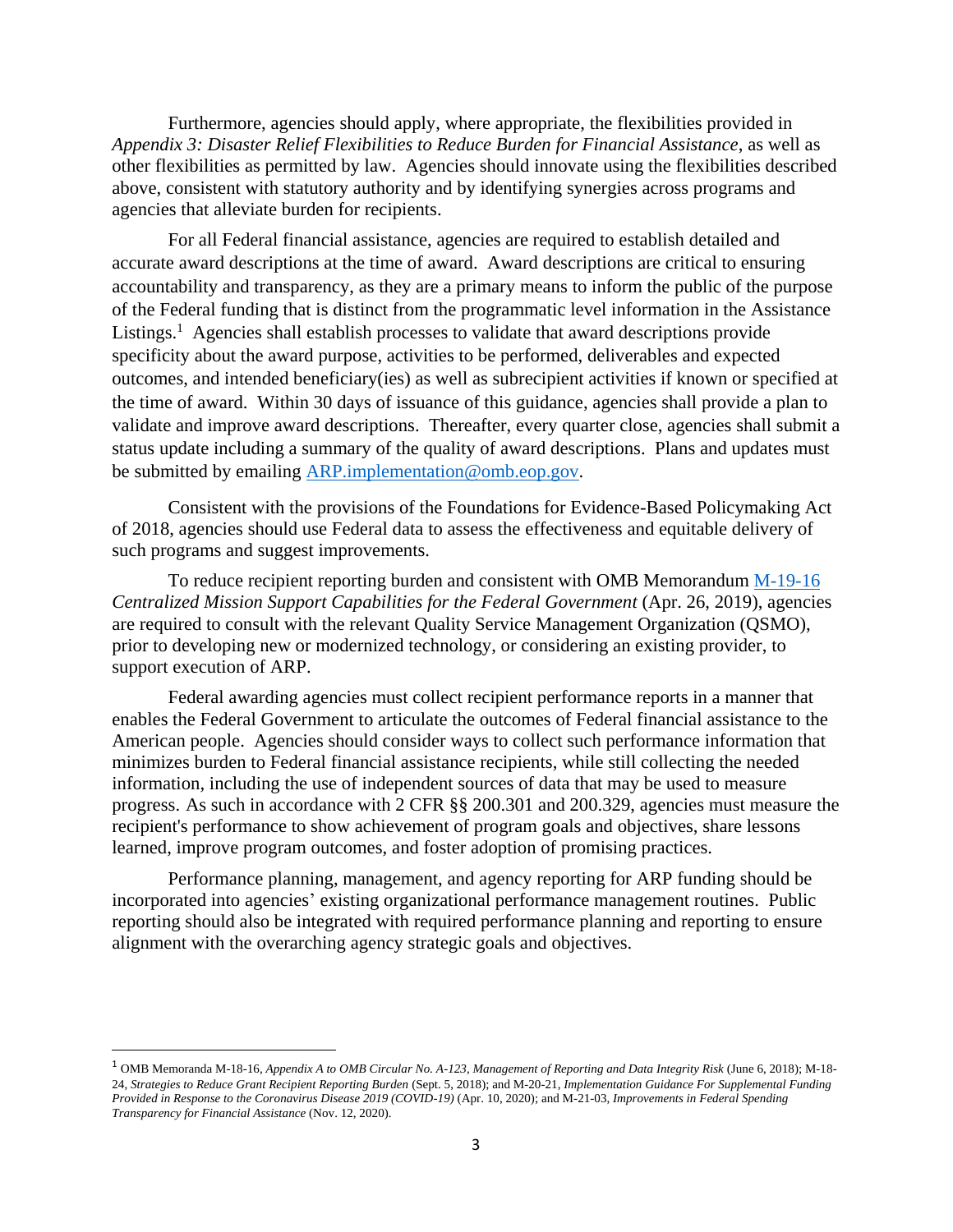#### Ensuring Robust and Transparent Reporting

 (DATA Act). Agencies are required to ensure that all data required by [M-20-21](https://www.whitehouse.gov/wp-content/uploads/2020/04/Implementation-Guidance-for-Supplemental-Funding-Provided-in-Response.pdf) are reported to their performance, evidence-building and enterprise risk management routines to the maximum In carrying out this Memorandum, agencies will use existing financial transparency and accountability mechanisms established by OMB Memorandum [M-20-21](https://www.whitehouse.gov/wp-content/uploads/2020/04/Implementation-Guidance-for-Supplemental-Funding-Provided-in-Response.pdf) *Implementation Guidance for Supplemental Funding Provided in Response to the Coronavirus Disease 2019 (COVID-19)* (Apr. 10, 2020)*.* As such, agencies must report monthly, including award outlays, t[o USAspending.gov](https://www.usaspending.gov/disaster/covid-19) for all funding in the ARP and follow existing Government-wide reporting requirements on [USAspending.gov](https://www.usaspending.gov/disaster/covid-19) as established by the Federal Funding Accountability and Transparency Act (FFATA), as amended by the Digital Accountability & Transparency Act [USAspending.gov.](https://www.usaspending.gov/disaster/covid-19) Additionally, agencies are also reminded of the direction in [M-20-21](https://www.whitehouse.gov/wp-content/uploads/2020/04/Implementation-Guidance-for-Supplemental-Funding-Provided-in-Response.pdf) to incorporate reporting of organizational performance on COVID-19 related relief funding into their established mission performance plans and reports, and review progress regularly as part of extent possible.

To help accomplish this reporting, agencies are instructed to expand the usage of the Disaster and Emergency Funding Code (DEFC) and track ARP funding with a specific DEFC domain value "V" in their monthly Government-wide Treasury Account Symbol Adjusted Trial Balance System reporting and to the DATA Act Broker for display on [USAspending.gov.](https://www.usaspending.gov/disaster/covid-19) In all instances where agencies cannot use the DEFC attribute to track ARP funds, they should contact their OMB representative to determine alternative methods of tracking these funds.<sup>2</sup>

new financial assistance program and update existing assistance listings annually.<sup>4</sup> Agencies The Federal Assistance Listings<sup>3</sup> is the single, authoritative, government-wide comprehensive source of Federal financial assistance program information, including loans, produced by the executive branch of the Federal Government. Agencies are required to establish an assistance listing prior to publicly releasing information regarding the administration of any should pay particular attention to this exercise as an important source of transparency for ARP funds.

 reporting requirements. To emphasize the importance of subaward reporting, OMB included this Agencies are reminded of: (1) the subaward reporting requirements located at 2 CFR part 170, *Reporting Subawards and Executive Compensation Information;* and (2) agencies' responsibilities to implement processes that support the overall quality of subaward data, including actions agencies are expected to take when recipients are non-compliant with these topic in the 2020 Compliance Supplement Addendum as one of the areas auditors are required to review in COVID-19 grants and cooperative agreement programs. OMB will also include this topic as topic a requirement for all financial assistance programs reviewed under the Single Audit requirements in the 2021 Compliance Supplement.

Agencies that have determined they are subject to the DATA Act reporting must maintain a Data Quality Plan which includes controls to manage risks to reporting objectives in accordance wit[h OMB Circular No. A-123,](https://www.whitehouse.gov/wp-content/uploads/2018/06/a11.pdf) *Management's Responsibility for Enterprise Risk* 

 $\overline{a}$ 

 $<sup>2</sup>$  Certain provisions of the ARP, such as those involving taxes, receipts, and entitlements, may require alternative methods of reporting. OMB has</sup> worked with agencies to develop alternate reporting methods for funds related to the CARES Act (Pub. L. No. 116-136) and the Consolidated Appropriations Act of 2021 (Pub. L. No. 116-260).

 $\frac{3 \text{ Form} \times 2000 \text{ m}}{2 \text{ CF}}$  (Pub. 2021 (Public Assistance (CFDA).  $\frac{4 \text{ T}}{2 \text{ CF}}$  & 200.203, Requirement to provide public notice of Federal financial assistance programs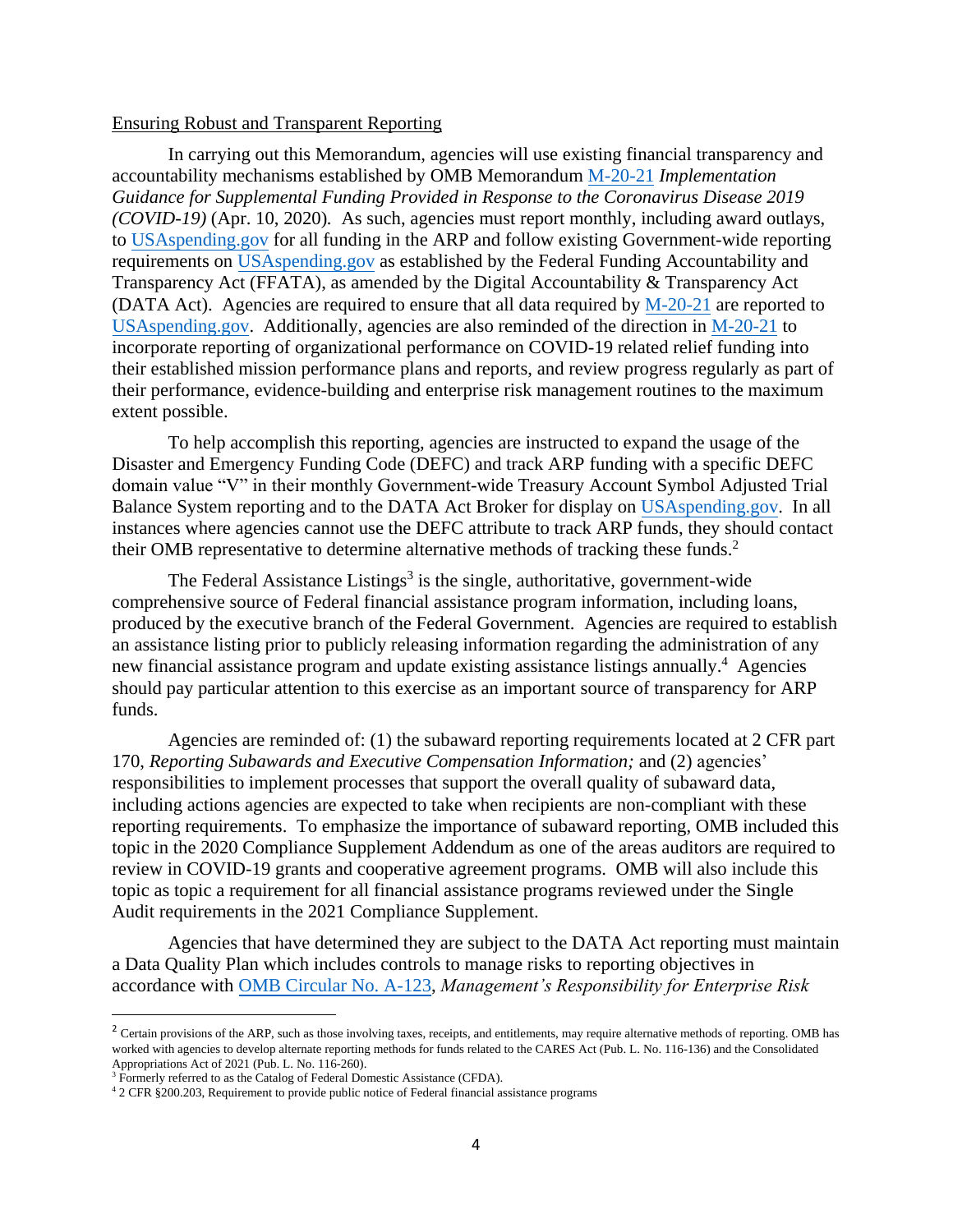*Management and Internal Control*. Consistent with OMB Memoranda [M-18-08](https://www.whitehouse.gov/wp-content/uploads/2017/11/M-18-08.pdf) *Guidance on Disaster and Emergency Fund Tracking* and [M-20-21](https://www.whitehouse.gov/wp-content/uploads/2020/04/Implementation-Guidance-for-Supplemental-Funding-Provided-in-Response.pdf) agencies must consider the following data elements in their Data Quality Plan pertaining to their testing plan and identification of high-risk reported data: plain English financial assistance award descriptions, 5 DEF Code, and award outlays. Agencies are further reminded that reporting on loans is an essential part of providing transparency for Federal spending, and agencies for which loans are a significant part of their portfolio should carefully consider whether their compliance with existing policy should be included in their Data Quality Plans.

Additional guidance providing further detail and covering a fuller range of items will be issued. Questions about this memorandum or the guidance generally can be addressed to your agency's OMB counterparts or to [ARP.implementation@omb.eop.gov.](mailto:ARP.implementation@omb.eop.gov)

Thank you for your attention to these matters.

### **Appendices:**

 $\overline{\phantom{a}}$ 

- 1- Management of Payment Integrity Risks
- 2- Achieving More Equity-Oriented Results for Financial Assistance
- 3- Disaster Relief Flexibilities to Reduce Burden for Financial Assistance

<sup>5</sup> Additional guidance for financial assistance award descriptions can be found in OMB Memorandum M-21-03, *Improvements in Federal Spending Transparency in Financial Assistance* (Nov. 12, 2020)*.*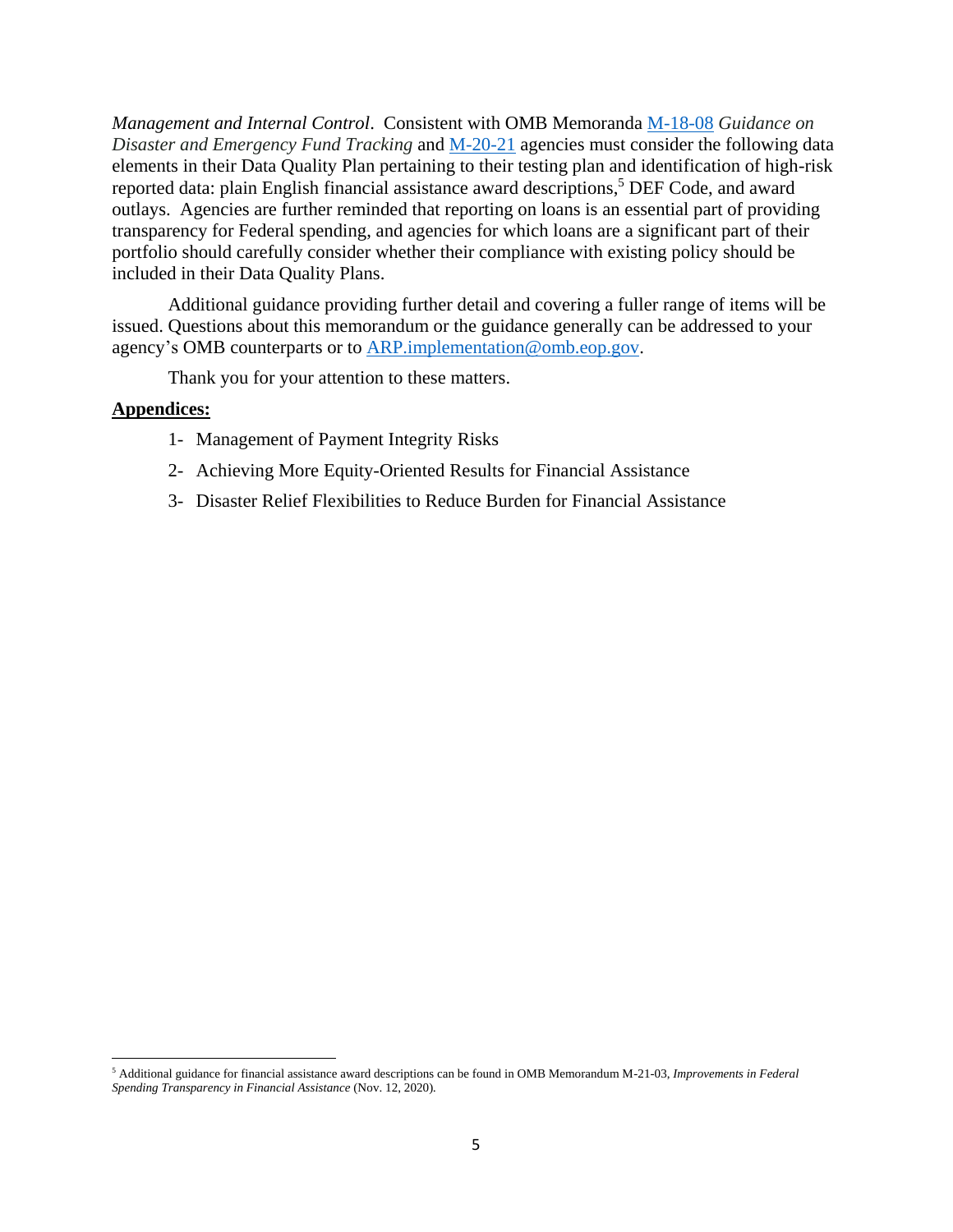#### Appendix 1: Management of Payment Integrity Risks Related to American Rescue Plan Funding

The Payment Integrity Information Act of 2019 (PIIA) and OMB Memorandum [M-21-](https://www.whitehouse.gov/wp-content/uploads/2021/03/M-21-19.pdf) [19,](https://www.whitehouse.gov/wp-content/uploads/2021/03/M-21-19.pdf) *Transmittal of Appendix C to OMB Circular A-123, Requirements for Payment Integrity Improvement* (Mar. 5, 2021), establish the framework for assessing payment integrity risks and developing corrective actions to mitigate those risks. When conducting an improper payment risk assessment for programs receiving ARP funding, agencies should ensure that in addition to providing proper consideration to the relevant factors referenced in [M-21-19](https://www.whitehouse.gov/wp-content/uploads/2021/03/M-21-19.pdf) and PIIA, they have also considered the impact that the following risk factors have on the program's payment integrity and whether those factors are significant enough to warrant the implementation of additional payment integrity risk mitigation strategies prior to disbursing funds, such as:

• New Legal Provisions;

 $\overline{\phantom{a}}$ 

- Change to Existing Program Eligibility Rules;
- Increased Volume of Program Applications; and
- Limitations in Resources Relative to Volume of Applications or Funding.

Moreover, certain risks listed in PIIA will likely be more salient for ARP relief, including, "whether the program or activity reviewed is new to the executive agency," "the volume of payments made through the program or activity reviewed," and "recent major changes in program funding, authorities, practices, or procedures." Generally, it is the agencies' responsibility to assess their existing internal controls for the payment integrity of current programs and to design controls for new programs to mitigate payment integrity risks. In making these decisions, agencies should leverage existing resources, including the Department of the Treasury's Do Not Pay Portal and Payment Integrity Center of Excellence<sup>6</sup> and similar federal entities or databases. Agencies should consider controls for checking any new eligibility requirements. Agencies should also work with their Inspectors General to identify other areas of risk and support. In addition, agencies should consider different strategies that can be implemented in the short term to mitigate payment integrity risks, such as increased automation, behavioral influence, internal process or policy change, and predictive analytics. Agencies must continue to report pursuant to PIIA their improper payments on [paymentaccuracy.gov.](https://www.paymentaccuracy.gov/) Finally, agencies must balance financial management and programmatic goals, including speed of delivery, burden on beneficiaries, and other program attributes that impact racial equity and support for underserved communities, when considering changes to internal controls. Agencies should advance racial equity by administering programs fairly and equitably.

OMB anticipates continued collaboration with the PRAC to include joint communications on issues related to ARP relief that will raise awareness on specific challenges and opportunities for payment integrity.

<sup>6</sup> U.S. Department of Treasury, Payment Integrity Center of Excellence[, https://www.fiscal.treasury.gov/payment-integrity-center/ \(](https://www.fiscal.treasury.gov/payment-integrity-center/)March 18, 2021); U.S. Department of Treasury, Do Not Pay, [https://www.fiscal.treasury.gov/DNP/ \(](https://www.fiscal.treasury.gov/DNP/)March 18, 2021).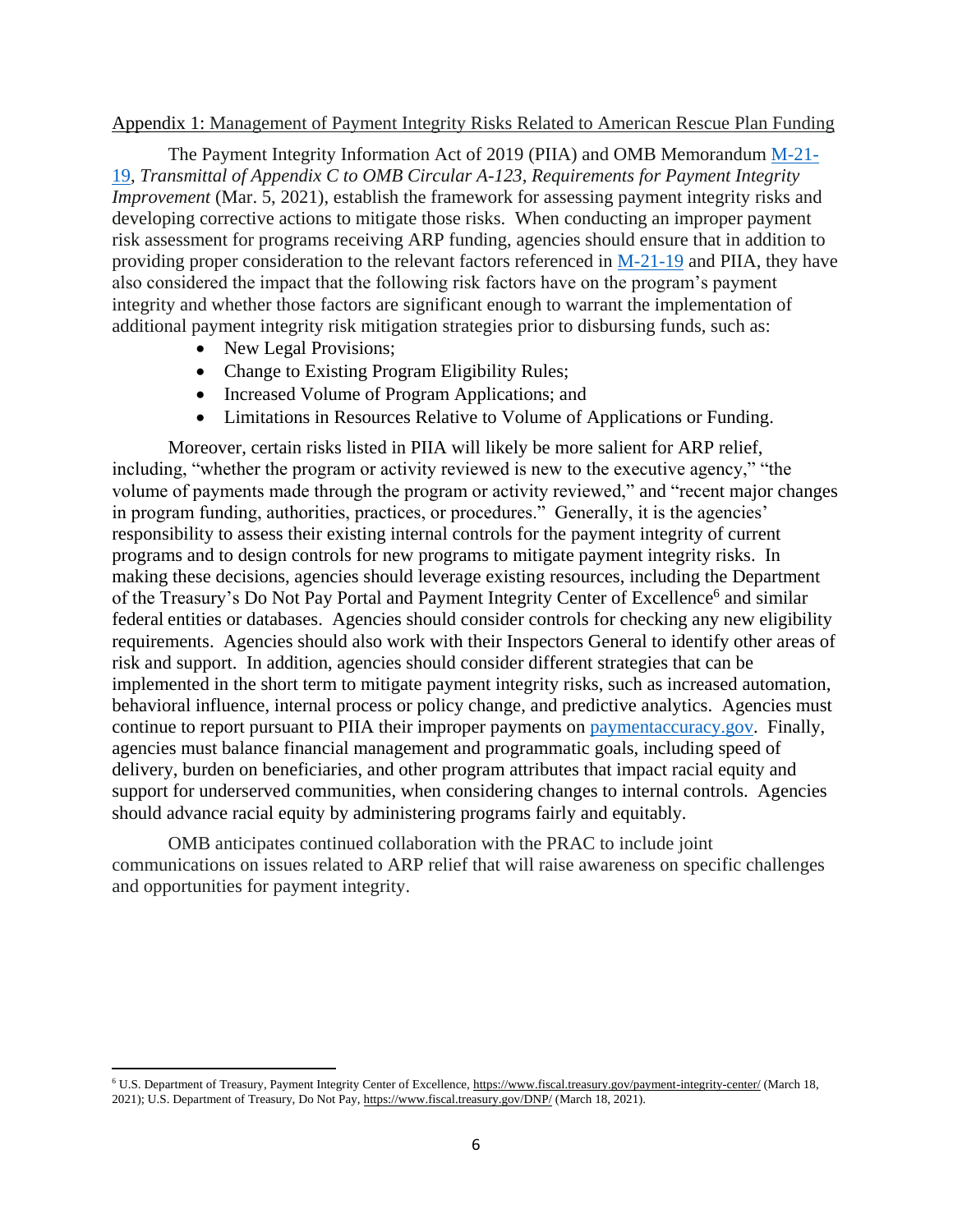## Appendix 2 - Achieving More Equity-Oriented Results for Financial Assistance

Consistent with the requirements in 2 CFR part 200 *Uniform Administrative Requirements, Cost Principles, And Audit Requirements for Federal Awards, Federal awarding* agencies are required to administer programs in a manner that promotes fair and equitable administration of financial assistance and takes a risk-based, data-driven approach that balances compliance requirements with demonstrating successful results. OMB also reminds agencies of the following requirements that are of particular importance for administering crisis relief funds. Agencies must apply these requirements to all types of Federal financial assistance funded through the ARP to the maximum extent authorized by law. For all new programs, agencies are required to submit their proposed implementation of 2 CFR part 200 to OMB for approval prior to program administration and award issuance. For more resources, agencies may leverage *Managing for Results: [The Performance Management Playbook for Federal Awarding Agencies](https://www.cfo.gov/wp-content/uploads/2021/Managing-for-Results-Performance-Management-Playbook-for-Federal-Awarding-Agencies.pdf)* and other items available at https://www.cfo.gov/financial-assistance.

I. Program Planning and Design: As reflected in 2 CFR § 200.202, a program must be designed with clear goals and objectives that facilitate the delivery of meaningful results. The Administration expects agencies to set a limited number of ambitious, but achievable goals that encourage innovation and adoption of evidence-based strategies. Well-designed programs, with a focus on equity implications, represent a critical component of an agency's implementation strategies and will contribute to longer-term outcomes responsive to the current crisis. Federal awarding agencies are encouraged to review resources that focus on program design. (2 CFR § 200.202)

 II. Public Availability of Notice of Funding Opportunities (NOFOs): Pursuant to 2 CFR § 200.203, for discretionary grants and cooperative agreements that are competed, agencies are required to post NOFOs to the OMB designated website Grants.gov. Further, to leverage the information in Grants.gov for data analytics, agencies must post the full text of the NOFO as an attachment in the "Full Announcement" folder on the "Related Documents" tab in addition to completing the synopsis.

III. Performance Reporting: As required by 2 CFR §§ 200.301 and 200.329, Federal awarding agencies must measure the recipient's performance to show achievement of program goals and objectives, share lessons learned, improve program outcomes, and foster adoption of promising practices. Agencies are strongly encouraged to focus their Federal agency performance reporting on the intended program outcomes to produce value to the American taxpayer. Federal awarding agencies must collect performance reports in a manner that enables the Federal government to articulate the outcomes of financial assistance funding to the American people. Finally, Federal awarding agencies must consider the appropriate interval of performance reporting to best inform improvements in program outcomes and productivity as establishing reporting requirements.

IV. Risk Management: Agencies are required to maximize use of risk management approaches to direct technical assistance and administrative relief for crisis response to funding recipients. Appropriately focusing on a risk-based approach emphasizes the importance of program performance outcome measures and equitable economic recovery effectiveness for working families, communities, and small businesses. Agencies may adjust terms and conditions of awards based on risk of achieving the intended outcomes. (2 CFR § 200.206)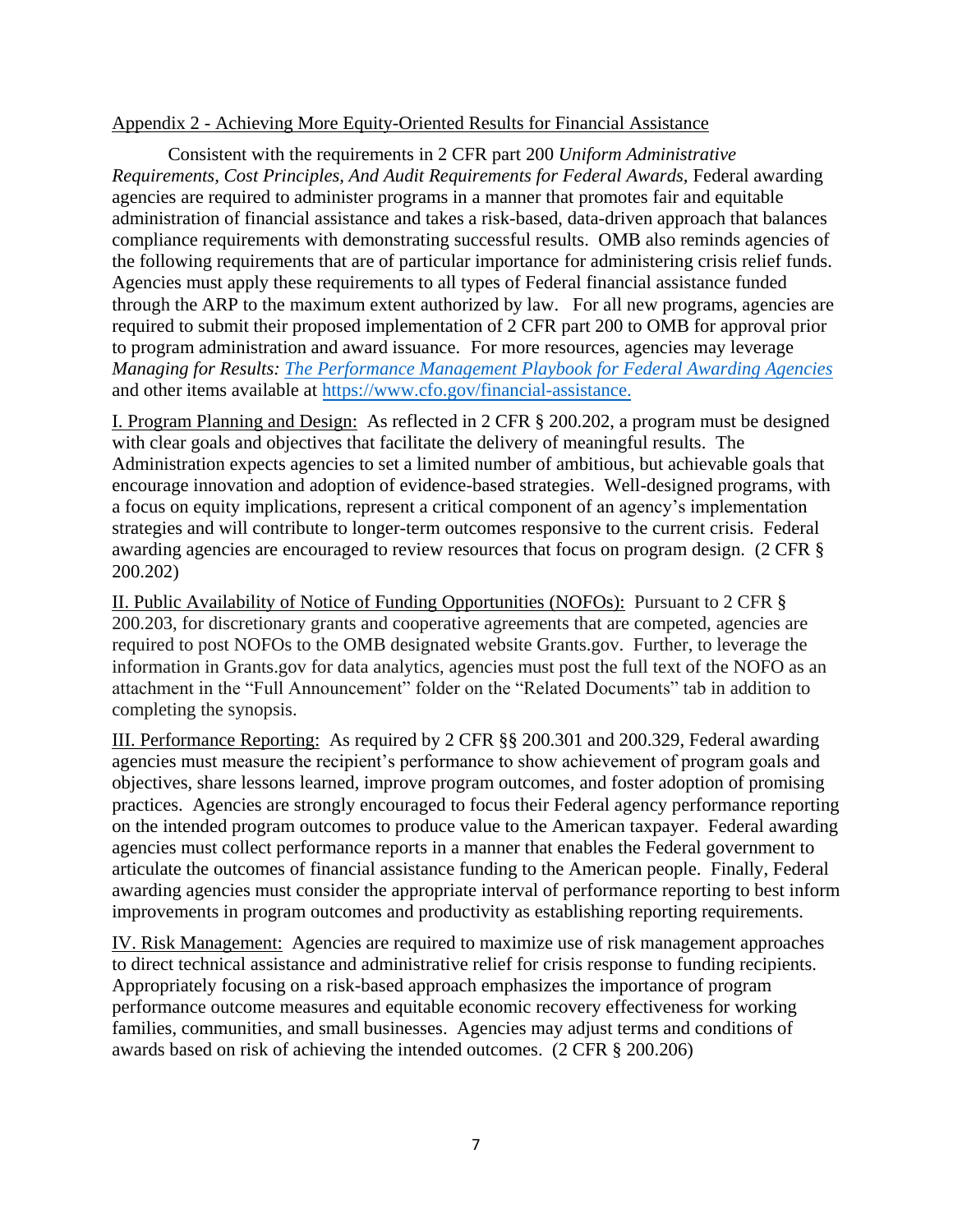V. Case-by-Case Exceptions: 2 CFR § 200.102 allows Federal awarding agencies to grant caseby-case exceptions for individual Federal awards, except where otherwise required by law or where OMB or other approval is expressly required. Federal awarding agencies are encouraged to use this provision as necessary when the conditions warrant an exception to support the implementation of crisis relief funds.

 programs (e.g., braiding and blending funds). These approaches may be employed across VI. Innovative Funding Approaches: Agencies are encouraged to take, to the extent authorized by law, innovative administrative approaches to increase efficiency and effectiveness across multiple programs and agencies to better reach under-served communities and alleviate burden on recipients. (See e.g., 2 CFR §§ 200.102, 200.201(b), and 200.333)

VII. Procurement of Common or Shared Goods and Services (including Information Technology): As reflected in 2 CFR § 200.318, Federal awarding agencies should encourage recipients to enter into State and local intergovernmental agreements or inter-entity agreements, where appropriate for procurement or use of common or shared goods and services.

 VIII. Financial Assistance Awards to For-Profit Organizations: For purposes of ARP requirements under the Single Audit Act of 1996. As consistent with the policy for all Federal implementation, Federal awarding agencies are expected to follow the requirements as directed by OMB in 2 CFR part 200 for financial assistance awards to for-profit organizations to the maximum extent authorized by law. This Uniform Guidance, as adopted by the agencies, provides requirements for all federal awards from program design to closeout and includes audit awards, fee and profits are not allowable. Agencies may consider deviations in the following areas:

- Cost sharing or matching
- Equipment
- Intellectual Property
- Indirect costs
- Audits (agencies should consider whether Single Audit or some other audit is most appropriate)

Federal awarding agencies must develop a set of standard terms and conditions that are clear and transparent for awards to for-profit organizations.

IX. Other Types of Federal Financial Assistance: Agencies should apply the requirements of 2 CFR part 200 to all types of financial assistance awards funded through the ARP, including the application of those provisions of that guidance that would typically apply only to grants and cooperative agreements. This includes considering a general application with deviations from specific provisions (such as elimination of accounting of costs for a fixed price award). The deviations must be clearly communicated to applicants and recipients in the terms and conditions of the award.

X. Use of Single Audit to drive accountability and transparency: Non-Federal entities (States, local governments, tribes, and non-profit organizations) with \$750,000 or more in federal expenditures are required by the Single Audit Act Amendments of 1996 (Single Audit) and 2 CFR Subpart F to have an annual audit of their Federal awards (e.g., grant and loan programs). Consistent with 2 CFR Subpart F § 200.519, agencies must perform a risk analysis of ARP programs and request OMB to designate any higher risk programs as Single Audit major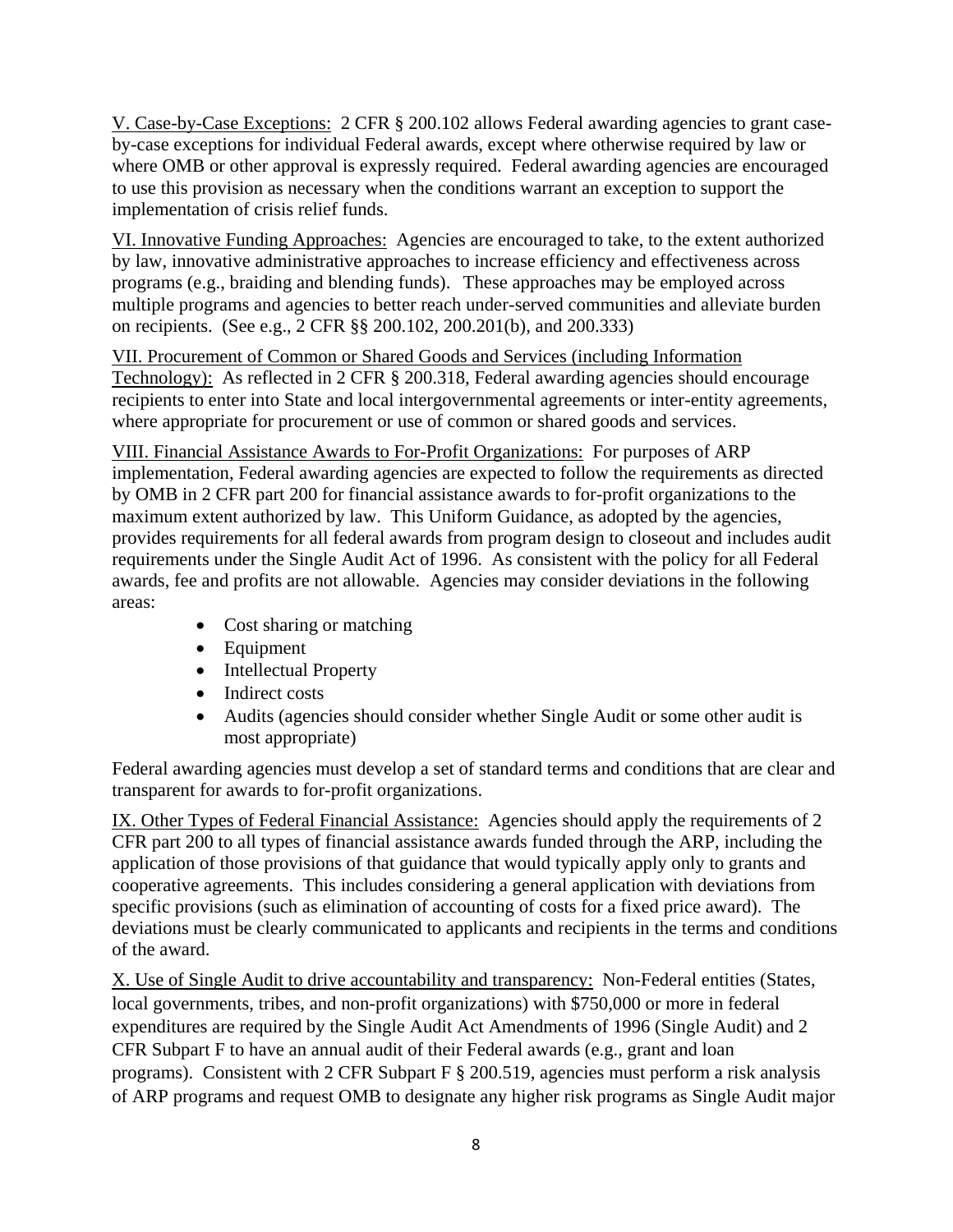programs, i.e., programs which must be tested in a particular year. OMB will use the 2 CFR Subpart F Compliance Supplement to notify auditors of compliance requirements that should be tested for ARP programs. Consistent with existing policy, Single Audit reports, along with their audit findings, filed with the Federal Audit Clearinghouse (FAC) will be made publicly available with limited exceptions.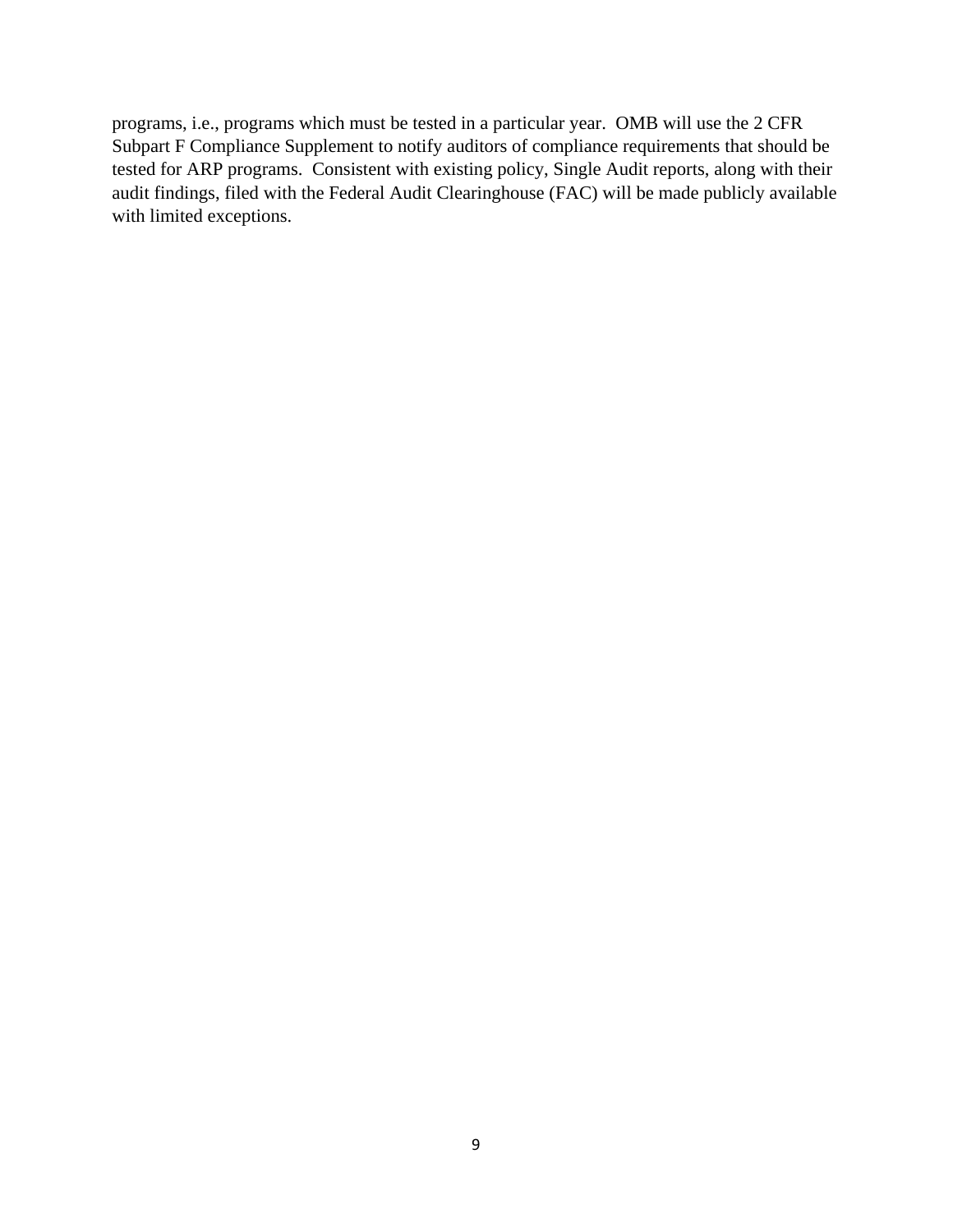# Appendix 3 - Disaster Relief Flexibilities to Reduce Burden for Financial Assistance

Pursuant to 2 CFR § 200.201, OMB in order to provide administrative relief, OMB is allowing Federal awarding agencies the authority to grant the following exceptions to recipients affected by the pandemic as they deem appropriate and to the extent permitted by law. These exceptions apply not only to recipients with COVID-19 related Federal financial assistance awards, but also to recipients with assistance awards not related to COVID-19. Federal awarding agencies must specifically consider exceptions that can advance racial equity and support for underserved communities. Further, Federal awarding agencies are required to maintain records of particular exceptions provided to recipients.

 timing of the requirement for active SAM registration at time of application in order to I. Flexibility with SAM registration/recertification: Federal awarding agencies may relax the expeditiously issue funding. At the time of award, the requirements of 2 CFR § 200.206, Federal awarding agency review of risk posed by applicants, continue to apply. Current registrants in SAM with active registrations expiring between April 1, 2021 and September 30, 2021 will automatically be afforded a one-time extension of 180 days. (2 CFR § 25.110)

II. Waiver for NOFO Publication: Awarding agencies may publish emergency and competitive NOFOs for grants and cooperative agreements for less than 30 days without separately justifying shortening the timeframe for each NOFO. Awarding agencies are still required to document and track NOFOs published for less than 30 days under this emergency waiver. (2 CFR § 200.204)

III. Pre-award costs: Awarding agencies may allow necessary pre-award costs that are incurred: (i) from March 15, 2021 through the Public Health Emergency Period; and (ii) prior to the effective date of a Federal award. (2 CFR § 200.210, 2 CFR § 200.458)

IV. No-cost extensions on expiring awards: To the extent permitted by law, awarding agencies may extend awards that were active as of March 31, 2021 and scheduled to expire prior or up to December 31, 2021, automatically at no cost for a period of up to 12 months. This will allow time for recipient assessments, the resumption of many individual projects, and a report on program progress and financial status to agency staff. Project-specific financial and performance reports will be due 90 days following the end date of the extension. Awarding agencies will examine the need to extend other project reporting as the need arises. (2 CFR § 200.309)

V. Abbreviated non-competitive continuation requests: For non-competitive continuation requests scheduled between April 1, 2021 and December 31, 2021, awarding agencies may accept a brief statement from recipients to verify that they are in a position to: (i) resume or restore their project activities and (ii) accept a planned continuation award. Agencies must post any specific instructions on their website. Agencies must examine the need to extend this approach on subsequent continuation award start dates as recipients have an opportunity to assess the situation. (2 CFR § 200.309)

VI. Waivers from prior approval requirements: Awarding agencies are authorized to waive prior approval requirements as necessary to effectively address the response. All costs charged to Federal awards must be consistent with Federal cost policy guidelines and the terms of the award, except where specified in this memorandum. (2 CFR § 200.407)